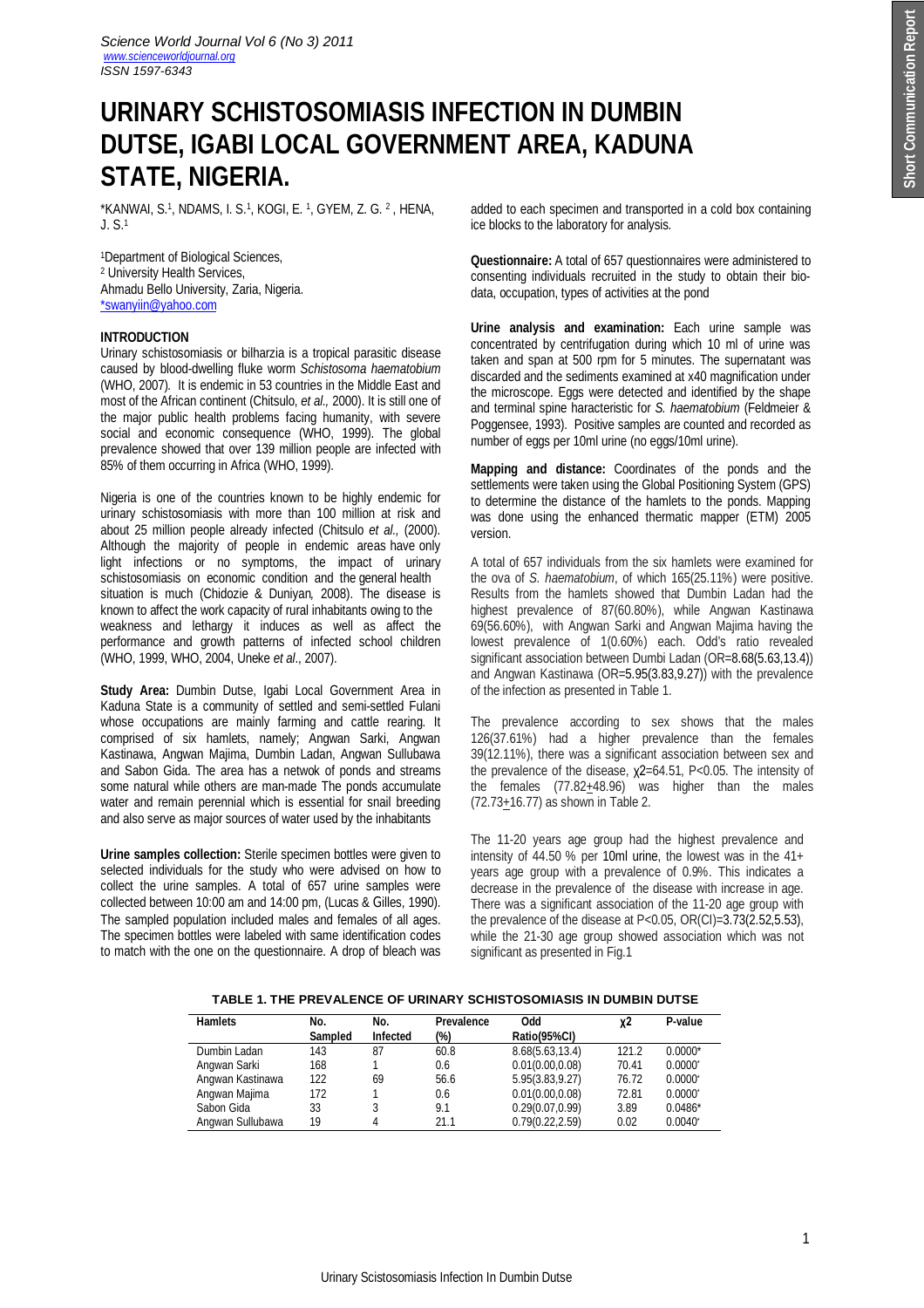

### **TABLE 2. PREVALENCE OF URINARY SCHISTOSOSMIASIS INFECTION IN DUMBIN DUTSE ACCORDING TO SEX**



The overall prevalence of infection recorded at Dumbin Dutse falls within the WHO classification of endemicity (WHO, 2002). This result also agrees with a number of reports Okpala *et al.,* (2004), Nmorsi *et al.,* (2005), Okoli *et al.,* (2006) and Uneke *et al.* (2007), which consistently show increase in the endemicity of *Schistosoma haematobiumn* in Nigeria*.* The prevalence of urinary schistosomiasis in Dumbin Dutse can be attributed to low literacy level, lack of basic amenities, inadequate and indiscriminate disposal of human sewage, proximity to infested water bodies and high water contact activities in the snail infested ponds (WHO, 2007).

The highest prevalence at Dumbin Ladan could be due to the presence of the infested ponds within the hamlet and that serve as the major source of water for domestic purposes. The low prevalence recorded at Angwan Sarki and Angwan Majima could be due to availability of borehole which supplies them with safe water for their domestic use, thereby reducing their contact with the infested pond, thus, reducing the risk of infection. This shows the important role safe water supply plays in the control of urinary schistosomiasis by Udonsi *et al.*, (1990), Okoli *et al.,* (2006,) WHO, (2007) and Uneke *et al.*, (2007).

There was significant association between sex and the disease with more males infected than females. This could be due to socio-

cultural and religious factors that expose males to activities at the infested ponds, such as fishing, watering the cattle, swimming and bathing, thereby increasing their rate of exposure to infection. (Okoli *et al*., 1999, Uneke *et al.,* 2007, Ndvomugyenyi *et al.,* 2001).

The prevalence rate recorded according to age shows the 11-20 age group as having the highest prevalence, while the lowest was recorded in persons above 40 years old. The prevalence rate of the disease showed a strong negative correlation (-0.9) with age

indicating a decrease in prevalence with increase in age. This could be due to the fact that young children are often involve in more activities that bring them to infested ponds, such as watering of the cattle, washing and bathing. The decrease in prevalence rate with increase in age could also be due to reduced water contact and increased immunity with increase in age as reported by Okoli *et al.,* (2006) and Uneke *et al.,* (2007).

This work also highlights the significance of proximity of humans to infested ponds, as settlement closer to pond A (Dumbin Ladan 1) had the highest prevalence rate while those furthest away (Angwan Sarki and Angwan Majima) had the lowest infection rate. The distance of the hamlets negatively correlates with the prevalence rates, thereby indicating a decrease in prevalence rate with increase in distance especially from pond A. This result agrees with reports by Gong *et al*., (1999) and Clennon *et al.,* (2004) who advocate the use of GIS to identify transmission hot spots and which will make it easier to locate and channel the few resources available for control of the disease.

# **CONCLUSION**

Prevalence of *Schistosoma haematobium* eggs in Dumbi, reveals that urinary schistosomiasis is endemic in the settlement. The difference in prevalence rate among the six hamlets studied could be attributed majorly to proximity to source of infection (ponds), poor sanitation, high illiteracy level and lack of safe water supply for domestic use. This work recommends the use of the Geographic Information System (GIS) to show the spatial pattern of human infection at the same time with those of the snail intermediate host; this will make the allocation of available transmission control resources more focal and efficient. The integrated control method should be used in the control of urinary schistosomiaisis, which includes the provision of safe water supply, snail control, good personal hygiene and chemotherapy.